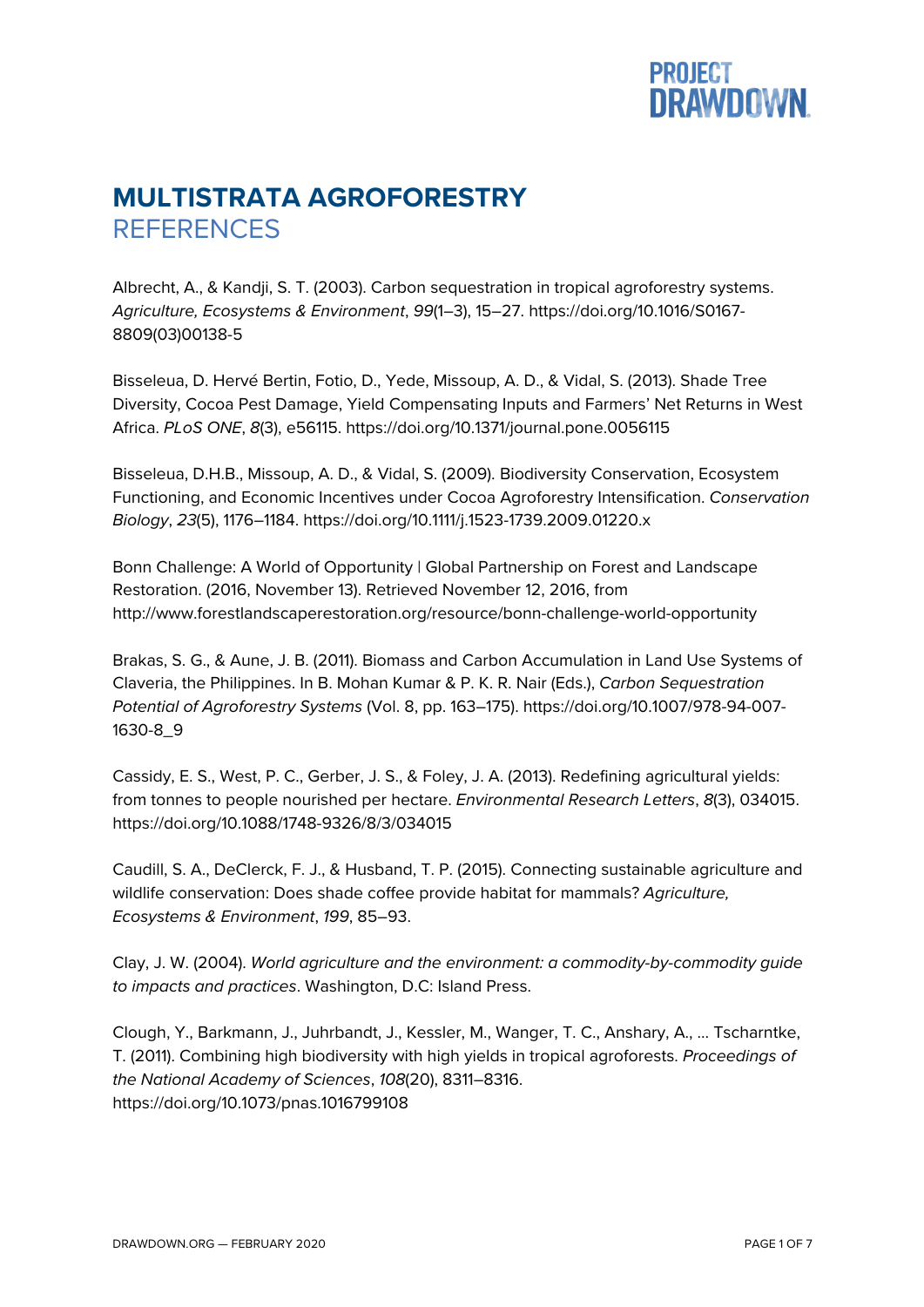Cooper, P. J. M., Leakey, R. R. B., Rao, M. R., & Reynolds, L. (1996). Agroforestry and the Mitigation of Land Degradation in the Humid and Sub-humid Tropics of Africa. *Experimental Agriculture*, *32*(03), 235. https://doi.org/10.1017/S0014479700026223

Covey, K. R., Wood, S. A., Warren, R. J., Lee, X., & Bradford, M. A. (2012). Elevated methane concentrations in trees of an upland forest. *Geophysical Research Letters*, *39*(15). https://doi.org/10.1029/2012GL052361

Cox, S., Crews, T., & Jackson, W. (2014). From genetics and breeding to agronomy and ecology. *Perennial Crops for Food Security: Proceedings of the FAO Expert Workshop*, 158– 168. Retrieved from https://landinstitute.org/wp-content/uploads/2014/11/PF\_FAO14\_ch12.pdf

De Beenhouwer, M., Geeraert, L., Mertens, J., Van Geel, M., Aerts, R., Vanderhaegen, K., & Honnay, O. (2016). Biodiversity and carbon storage co-benefits of coffee agroforestry across a gradient of increasing management intensity in the SW Ethiopian highlands. *Agriculture, Ecosystems & Environment*, *222*, 193–199.

De Leeuw, J., Njenga, M., Wagner, B., & Iiyama, M. (Eds.). (2014). *Treesilience: An assessment of the resilience provided by trees in the drylands of Eastern Africa*. Retrieved from http://www.worldagroforestry.org/news/treesilience-assessment-resilience-provided-treesdrylands-eastern-africa

Dixon, A. P., Faber-Langendoen, D., Josse, C., Morrison, J., & Loucks, C. J. (2014). Distribution mapping of world grassland types. *Journal of Biogeography*, *41*(11), 2003–2019. https://doi.org/10.1111/jbi.12381

Duguma, L., Nzyoka, J., Minang, P., & Bernard, F. (2017). How agroforestry propels achievement of Nationally Determined Contributions. *ICRAF Policy Brief*, (34).

Elevich, C. (2015). Getting started with food-producing agroforestry landscapes in the Pacific. In *Agroforestry landscapes for pacific islands: creating abundant and resilient food systems* (1st edition). Holualoa, HI: Permanent Agriculture Resources.

Ellison, D., Morris, C. E., Locatelli, B., Sheil, D., Cohen, J., Murdiyarso, D., … Sullivan, C. A. (2017). Trees, forests and water: Cool insights for a hot world. *Global Environmental Change*, *43*, 51–61. https://doi.org/10.1016/j.gloenvcha.2017.01.002

Ewel, J. J. (1986). Designing agricultural ecosystems for the humid tropics. *Annual Review of Ecology and Systematics*, *17*, 245–271.

Faber-Langendoen, D., & Josse, C. (2010). World Grasslands and Biodiversity Patterns: A Report to IUCN Ecosystem Management Programme. *Arlington: Nature Reserve. 25p*.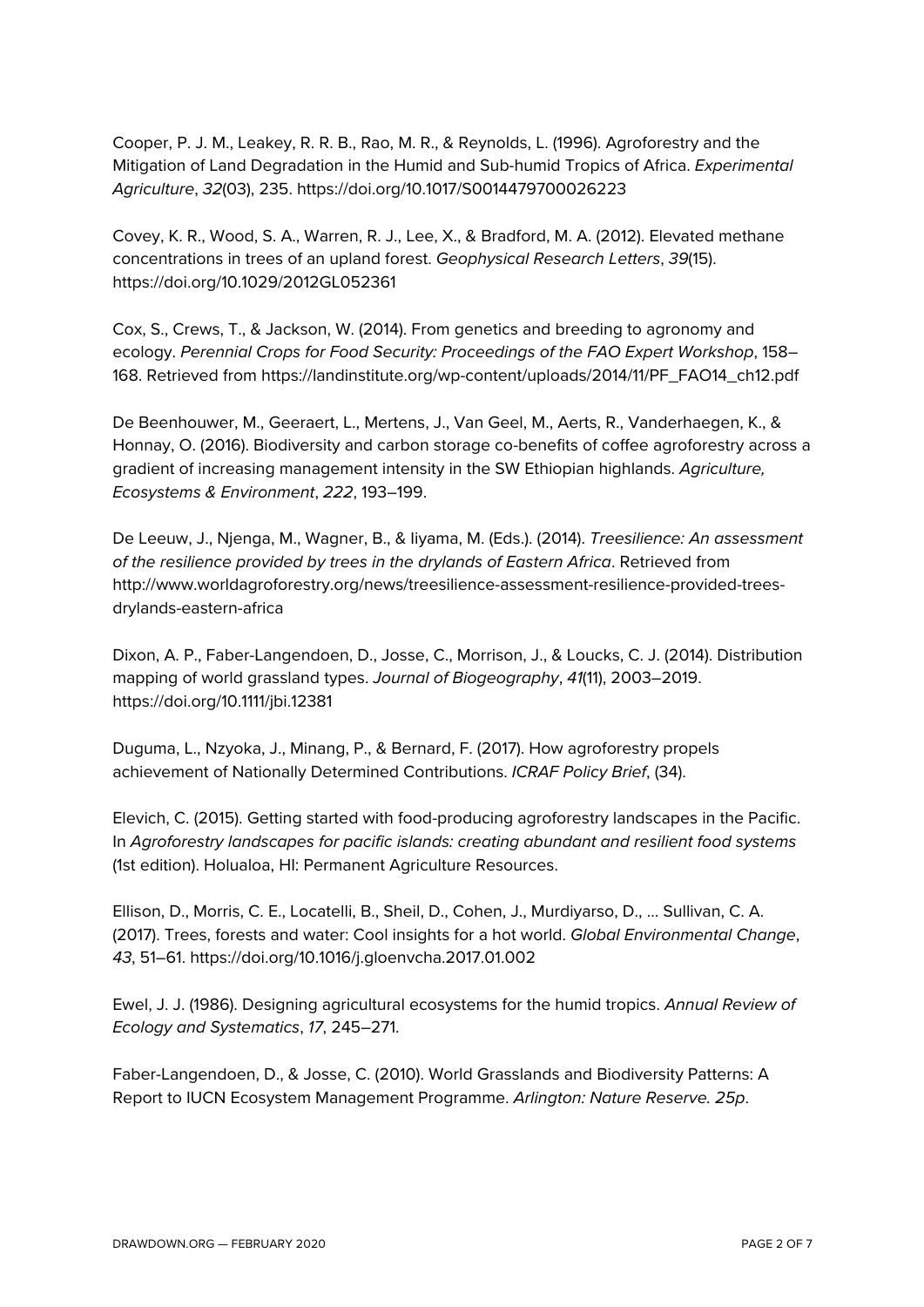Feliciano et al. (2018). Which agroforestry options give the greatest soil and above ground carbon benefits in different world regions? *Agriculture, Ecosystems & Environment*, *254*, 117– 129.

Filho, E. de M. V. (2015). La productividad útil, la materia orgánica y el suelo en los primeros 10 años de edad en sistemas de producción de café a pleno sol y bajo various tipos de sombra y niveles de insumos orgánicos y convencionales en Costa Rica. In F. Montangini (Ed.), *Sistemas Agroforestales: Funciones Productivas, Socioeconómicas y Ambientales*. Retrieved from

https://www.researchgate.net/publication/273003069\_LA\_PRODUCTIVIDAD\_UTIL\_LA\_MAT ERIA\_ORGANICA\_Y\_EL\_SUELO\_EN\_LOS\_PRIMEROS\_10\_ANOS\_DE\_EDAD\_EN\_SISTEMAS \_DE\_PRODUCCION\_DE\_CAFE\_A\_PLENO\_SOL\_Y\_BAJO\_VARIOS\_TIPOS\_DE\_SOMBRA\_Y\_ NIVELES\_DE\_INSUMOS\_ORGANICOS\_Y\_CONVEN

Garrity, D. P., Soekardi, M., van Noordwijk, M., de la Cruz, R., Pathak, P. S., Gunasena, H. P. M., … Majid, N. M. (1996). The Imperata grasslands of tropical Asia: area, distribution, and typology. *Agroforestry Systems*, *36*(1–3), 3–29. https://doi.org/10.1007/BF00142865

Gibbs, H. K., & Salmon, J. M. (2015). Mapping the world's degraded lands. *Applied Geography*, *57*, 12–21. https://doi.org/10.1016/j.apgeog.2014.11.024

Ginoga, K., Wulan, C., Lugina, M., & Djaenudin, D. (2004). *Economic assessment of some agroforestry systems and its potential for C sequesstration service in Indonesia*. Socio-Economic Forest Research & Development Center, Bogor.

Harvey, C. A., Chacón, M., Donatti, C. I., Garen, E., Hannah, L., Andrade, A., … Wollenberg, E. (2014). Climate-Smart Landscapes: Opportunities and Challenges for Integrating Adaptation and Mitigation in Tropical Agriculture: Climate-smart landscapes. *Conservation Letters*, *7*(2), 77–90. https://doi.org/10.1111/conl.12066

IFAD, & UNEP. (2013). *Smallholders, food security and the environment*. Retrieved from United Nations Environment Programme website: https://www.ifad.org/documents/10180/666cac24-14b6-43c2-876d-9c2d1f01d5dd

Jordan, N., Boody, G., Broussard, W., Glover, J. D., Keeney, D., McCown, B. H., … Wyse, D. (2007). ENVIRONMENT: Sustainable Development of the Agricultural Bio-Economy. *Science*, *316*(5831), 1570–1571. https://doi.org/10.1126/science.1141700

Jose, S. (2009). Agroforestry for ecosystem services and environmental benefits: an overview. *Agroforestry Systems*, *76*(1), 1–10. https://doi.org/10.1007/s10457-009-9229-7

Koko, L. K., Snoeck, D., Lekadou, T. T., & Assiri, A. A. (2013). Cacao-fruit tree intercropping effects on cocoa yield, plant vigour and light interception in Côte d'Ivoire. *Agroforestry Systems*, *87*(5), 1043–1052. https://doi.org/10.1007/s10457-013-9619-8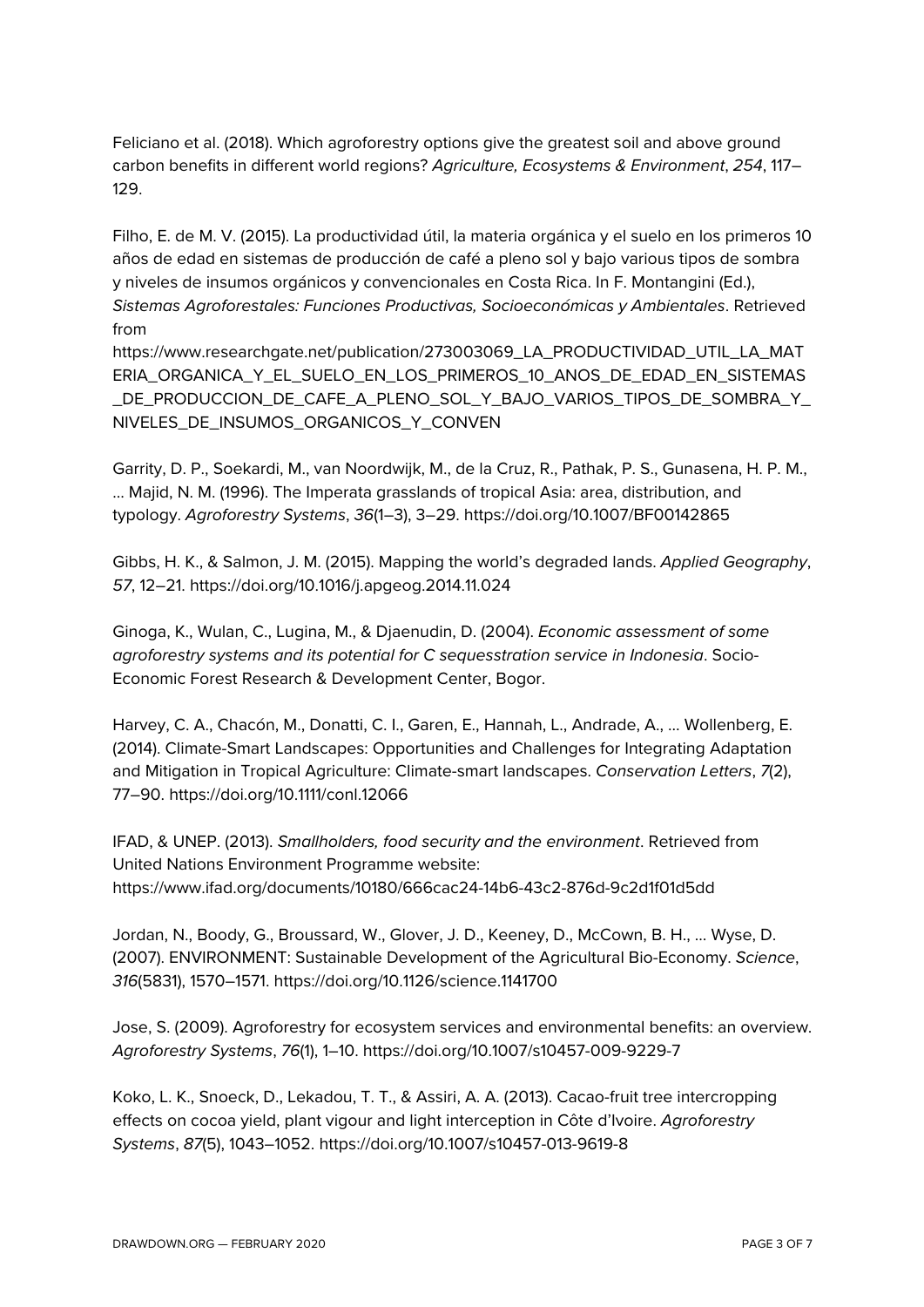Kumar, B. M. (2006). Carbon sequestration potential of tropical homegardens. In *Tropical Homegardens* (pp. 185–204). Retrieved from http://link.springer.com/content/pdf/10.1007/978- 1-4020-4948-4\_11.pdf

Kumar, N. P. A., Khan, A. I. K. S., & Balakrishnan, V. (2019). Coffee, Climate and Biodiversity: Understanding the Carbon Stocks of the Shade Coffee Production System of India. In *Handbook of Climate Change and Biodiversity* (pp. 113–134). Springer.

Kumar, & Nair (Eds.). (2006). *Tropical Homegardens: A Time-Tested Example of Sustainable Forestry*. Springer.

Lal, R. (2014). Abating Climate Change and Feeding the World Through Soil Carbon Sequestration. In D. Dent (Ed.), *Soil as World Heritage* (pp. 443–457). https://doi.org/10.1007/978-94-007-6187-2\_47

Lasco. (2006). *2006 IPCC Guidelines for National Greenhouse Gas Inventories - Volume 5*.

Leakey, R. R. B. (2012). *Living with the trees of life: towards the transformation of tropical agriculture*. Wallingford, Oxfordshire, UK ; Cambridge, MA: CABI.

Leakey, R. R. B. (2013). Addressing the root causes of land degradation, food/nutritional insecurity and poverty: A new approach to agricultural intensification in the tropics and subtropics. In *Wake Up Before it Is Too Late: Make Agriculture Truly Sustainable Now for Food Security in a Changing Climate* (pp. 192–89). Retrieved from http://permaculturenews.org/2013/12/05/addressing-the-causes-of-land-degradation-foodnutritional-insecurity-and-poverty-a-new-approach-to-agricultural-intensification-in-the-tropicsand-subtropics/

Leakey, R. R. B. (2014). The Role of Trees in Agroecology and Sustainable Agriculture in the Tropics. *Annual Review of Phytopathology*, *52*(1), 113–133. https://doi.org/10.1146/annurevphyto-102313-045838

Liniger, H. (Ed.). (2007). *Where the land is greener: case studies and analysis of soil and water conservation initiatives worldwide*. Berne: WOCAT.

Lorenz, K., & Lal, R. (2018). *Carbon Sequestration in Agricultural Ecosystems*. https://doi.org/10.1007/978-3-319-92318-5

Lovell, S. T. (n.d.). *Multifunctional woody polyculture for sustainable food production*. Retrieved from http://www.multifunctionallandscape.com/Agroforestry4Food.html.

Manner, H. (2015). Sustainable traditional agricultural systems of the Pacific Islands. In C. Elevich (Ed.), *Agroforestry Landscapes for Pacific Islands: Creating Abundant and Resilient Food Systems*. Holualoa, USA: Permanent Agriculture Resources.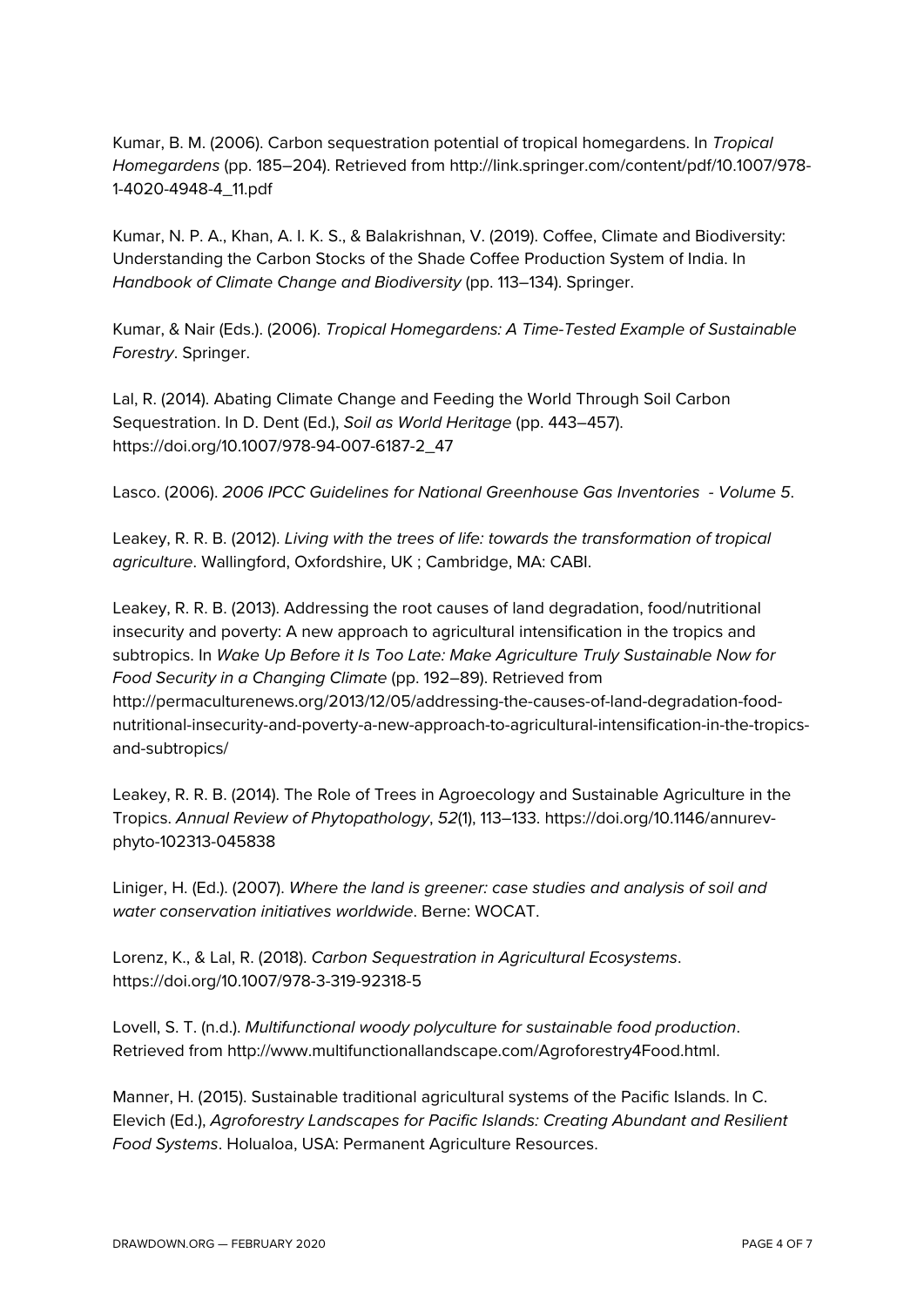Manner, Harley I. (1993). *A review of traditional agroforestry in Micronesia.* (No. Gen. Tech. Rep. PSW-GTR-140; pp. 32–36). Retrieved from Pacific Southwest Research Station, Forest Service, U.S. Department of Agriculture website:

https://www.fs.fed.us/psw/publications/documents/psw\_gtr140/psw\_gtr140\_manner2.pdf

Mbow, C., Van Noordwijk, M., Luedeling, E., Neufeldt, H., Minang, P. A., & Kowero, G. (2014). Agroforestry solutions to address food security and climate change challenges in Africa. *Current Opinion in Environmental Sustainability*, *6*, 61–67. https://doi.org/10.1016/j.cosust.2013.10.014

Miccolis, A., Vasconcelos, S. S., Castellani, D. C., Kato, O. R., Carvalho, W. R. D., & Silva, A. C. D. (2014, February 10). *Oil palm and agroforestry systems: Coupling yields with environmental services, an experiment in the Brazilian Amazon*. Presented at the World Congress on Agroforestry, Delhi, India. Retrieved from http://www.slideshare.net/agroforestry/session-66 oil-palm-agroforestry-systems-brazilian-amazon

Minnemeyer, S., Laestadius, L., Sizer, N., Saint-Laurent, C., & Potapov, P. (2011). *Bonn Challenge: A World of Opportunity, 2011*.

Montagnini, F. (2006). Homegardens of Mesoamerica: Biodiversity, food security, and nutrient management. In B. M. Kumar & P. K. R. Nair (Eds.), *Tropical Homegardens* (Vol. 3, pp. 61–84). https://doi.org/10.1007/978-1-4020-4948-4\_5

Montagnini, F. (2015). Función de los sistemas agroforestales en la adaptación y mitigación del cambio climático. In *Sistemas Agroforestales: Funciones Productivas, Socioeconómicas y Ambientales* (pp. 269–298). Turrialba, Costa Rica: CATIE.

Montagnini, F., & Nair, P. K. R. (2004). Carbon sequestration: An underexploited environmental benefit of. *Agroforestry Systems*, *61*–*62*(1–3), 281–295. https://doi.org/10.1023/B:AGFO.0000029005.92691.79

Nair. (2012). Climate Change Mitigation: A Low-Hanging Fruit of Agroforestry. In Nair & D. Garrity (Eds.), *Agroforestry - The Future of Global Land Use* (Vol. 9, pp. 31–67). https://doi.org/10.1007/978-94-007-4676-3\_7

Nair, Nair, V. D., Mohan Kumar, B., & Showalter, J. M. (2010). Carbon Sequestration in Agroforestry Systems. In *Advances in Agronomy* (Vol. 108, pp. 237–307). https://doi.org/10.1016/S0065-2113(10)08005-3

Nair, P. K. R. (1993). *An introduction to agroforestry*. Dordrecht ; Boston: Kluwer Academic Publishers in cooperation with International Centre for Research in Agroforestry.

Nair, P. K. R. (2006). Whither Homegardens? In B. M. Kumar & P. K. R. Nair (Eds.), *Tropical Homegardens* (Vol. 3, pp. 355–370). https://doi.org/10.1007/978-1-4020-4948-4\_20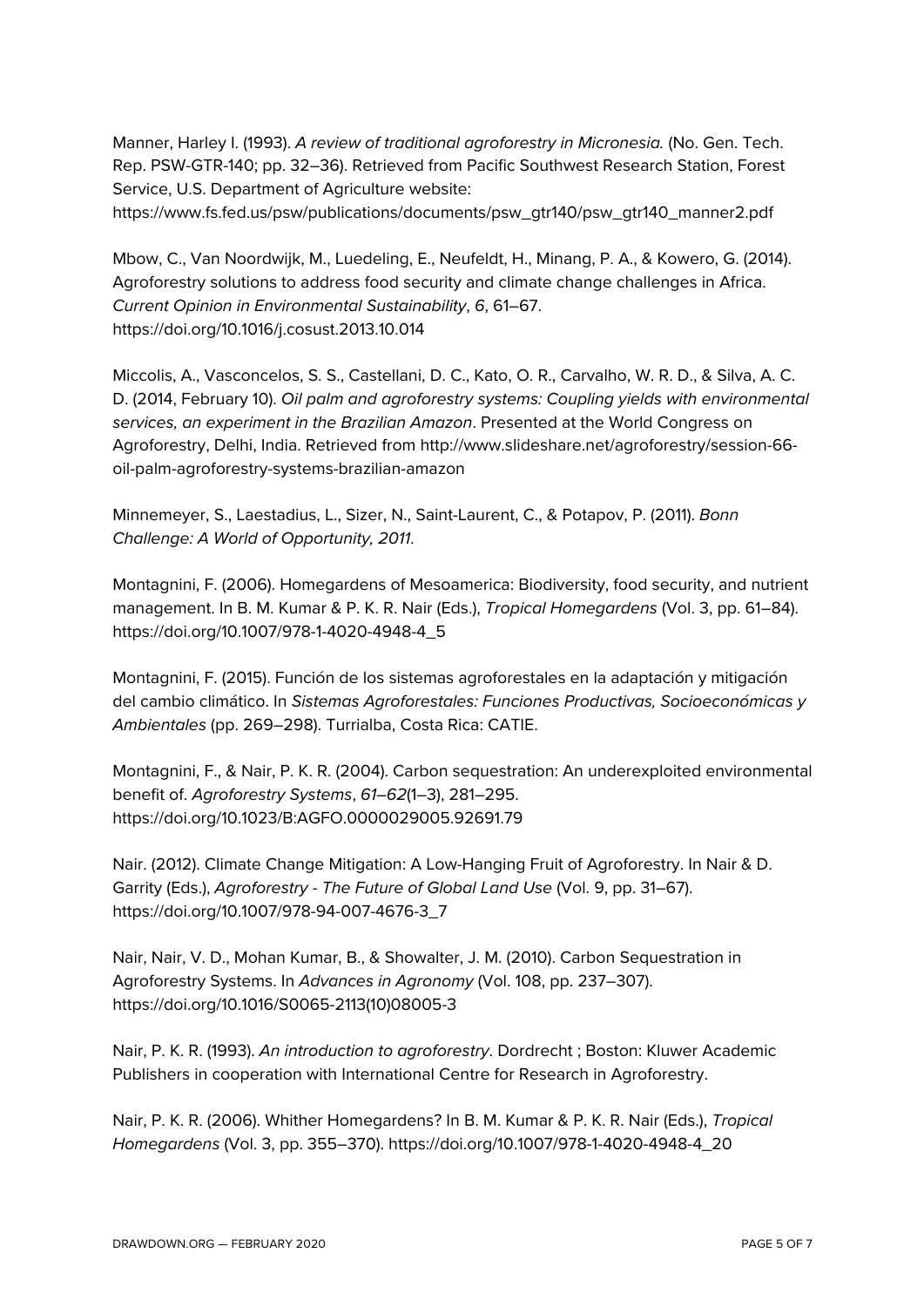Nair, P. R., & Nair, V. D. (2014). 'Solid–fluid–gas': the state of knowledge on carbonsequestration potential of agroforestry systems in Africa. *Current Opinion in Environmental Sustainability*, *6*, 22–27. https://doi.org/10.1016/j.cosust.2013.07.014

Nijmeijer, A., Lauri, P.-É., Harmand, J.-M., & Saj, S. (2018). Carbon dynamics in cocoa agroforestry systems in Central Cameroon: afforestation of savannah as a sequestration opportunity. *Agroforestry Systems*. https://doi.org/10.1007/s10457-017-0182-6

Nunoo, I., & Owusu, V. (2017). Comparative analysis on financial viability of cocoa agroforestry systems in Ghana. *Environment, Development and Sustainability*, *19*(1), 83–98. https://doi.org/10.1007/s10668-015-9733-z

Ohler, J. G. (Ed.). (1999). *Modern coconut management: palm cultivation and products*. London: Intermediate Technology Publications.

Pumariño, L., Sileshi, G. W., Gripenberg, S., Kaartinen, R., Barrios, E., Muchane, M. N., … Jonsson, M. (2015). Effects of agroforestry on pest, disease and weed control: A metaanalysis. *Basic and Applied Ecology*, *16*(7), 573–582. https://doi.org/10.1016/j.baae.2015.08.006

Rapidel, B. (2015). Efectos ecológicos y productivos del asocio de árboles de sombra con caf´en sistemas agroforestales. In *Sistemas Agroforestales: Funciones Productivas, Socioeconómicas y Ambientales* (pp. 5–20). Turrialba, Costa Rica: CATIE.

Smith, P. D., Martino, Z., Cai, D., & Gwary, H. (2007). Agriculture. In B. Metz (Ed.), *Climate change 2007: mitigation of climate change: contribution of Working Group III to the Fourth assessment report of the Intergovernmental Panel on Climate Change*. Retrieved from http://www.ipcc.ch/pdf/assessment-report/ar4/wg3/ar4-wg3-chapter8.pdf

Toensmeier, E. (2016). *The carbon farming solution: a global toolkit of perennial crops and regenerative agriculture practices for climate change mitigation and food security*. White River Junction, Vermont: Chelsea Green Publishing.

Toensmeier, E. (2017). Perennial Staple Crops and Agroforestry for Climate Change Mitigation. In Florencia Montagnini (Ed.), *Integrating Landscapes: Agroforestry for Biodiversity Conservation and Food Sovereignty* (Vol. 12, pp. 439–451). https://doi.org/10.1007/978-3-319- 69371-2\_18

Tscharntke, T., Clough, Y., Bhagwat, S. A., Buchori, D., Faust, H., Hertel, D., … Wanger, T. C. (2011). Multifunctional shade-tree management in tropical agroforestry landscapes - a review: Multifunctional shade-tree management. *Journal of Applied Ecology*, *48*(3), 619–629. https://doi.org/10.1111/j.1365-2664.2010.01939.x